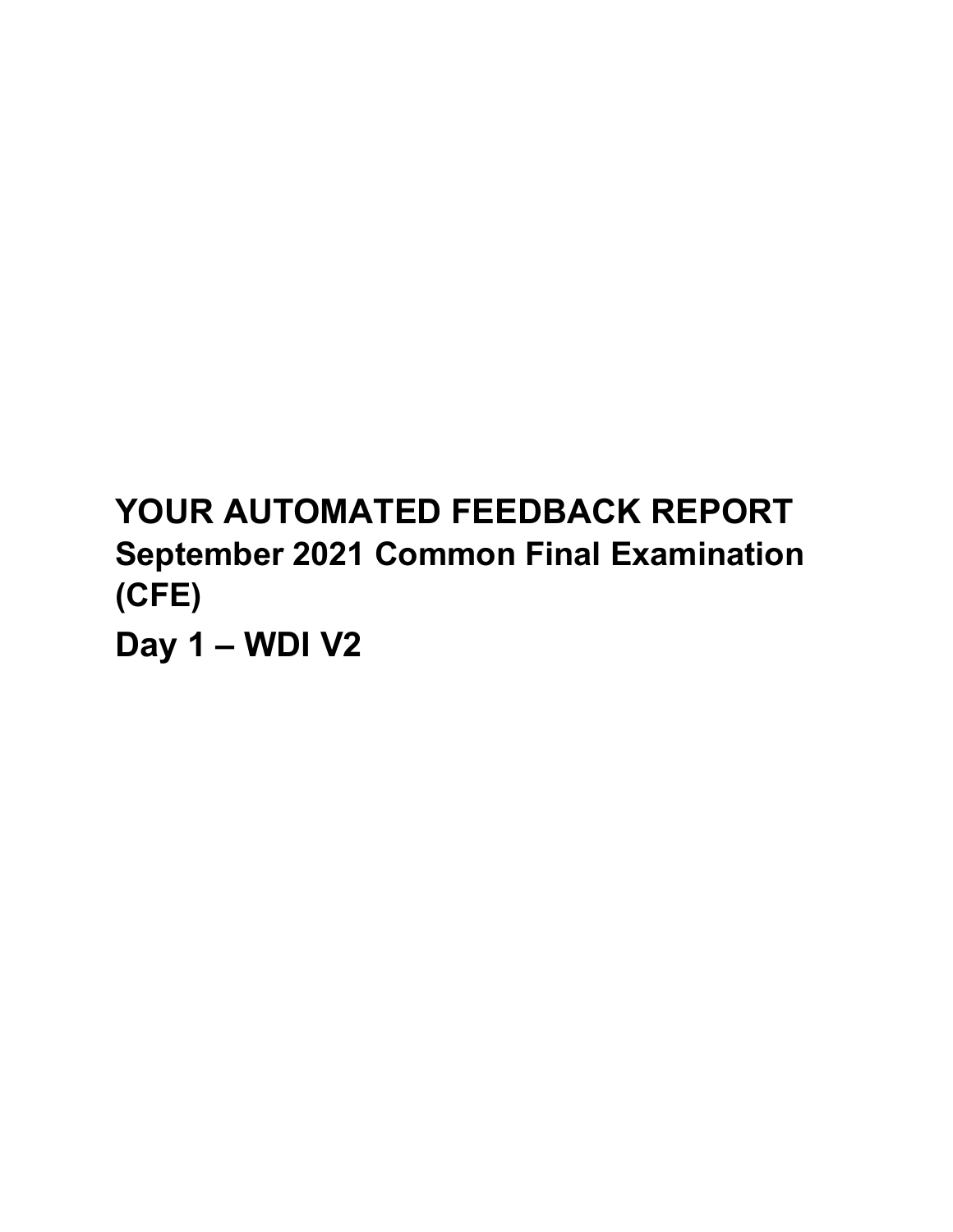Candidate Number:

Enclosed is your Automated Feedback Report for the Day 1 portion of the September 2021 Common Final Examination (CFE). This Report is provided to all candidates who received a failing status on Day 1 of the CFE. Commentary on the Day 2/3 portion of the exam is not provided in this Report.

The automated feedback in this report highlights the aspects of your response that were either missing or did not meet the minimum standard for demonstrating competence as established by the Board of Examiners. Since each Day 1 case is unique and includes different issues, you are strongly encouraged to use this report to identify the high-level weaknesses in your approach to responding to Day 1 rather than on your performance on the specific issues that are unique to this simulation.

Using the marking data collected, this feedback report is automatically generated based on your response. You will notice that the feedback comments are general in nature, as they were developed to describe the main deficiencies exhibited by most candidates. Therefore, while this report is provided to help you identify the key deficiencies in your response, it is important to note that some subtleties of your particular response may not be captured in this generalized report. To obtain feedback more tailored to the specifics of your particular response, a personalized Performance Analysis Report (PAR) can be requested for an additional cost. Contact your provincial body for more information.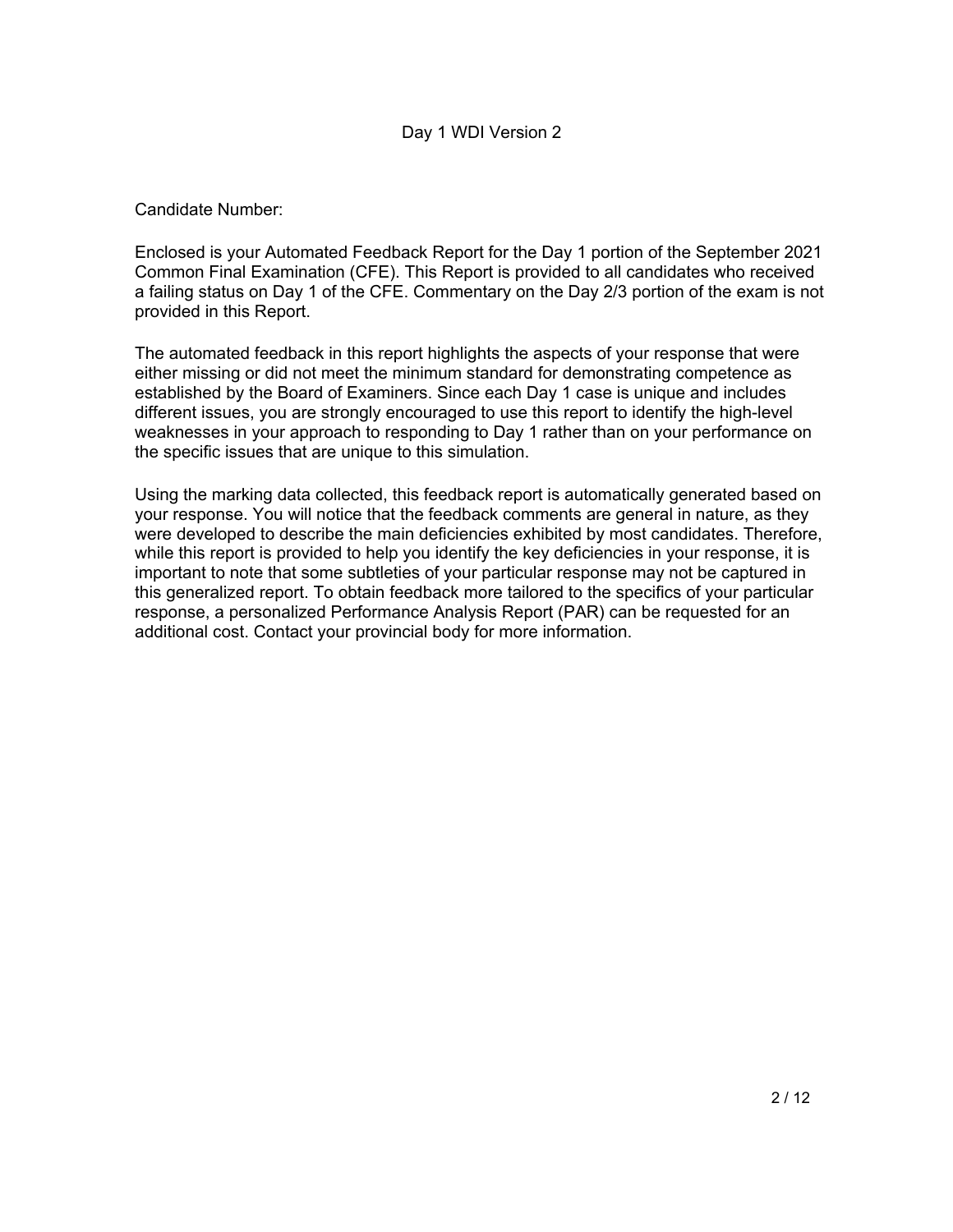# **SUMMATIVE ASSESSMENT OPPORTUNITY #1 – Situational Analysis**

*Your response to this Summative Assessment Opportunity met the Board of Examiners' minimum standard for competence, and therefore, this Automated Feedback Report does not include any specific feedback concerning this aspect of your response.*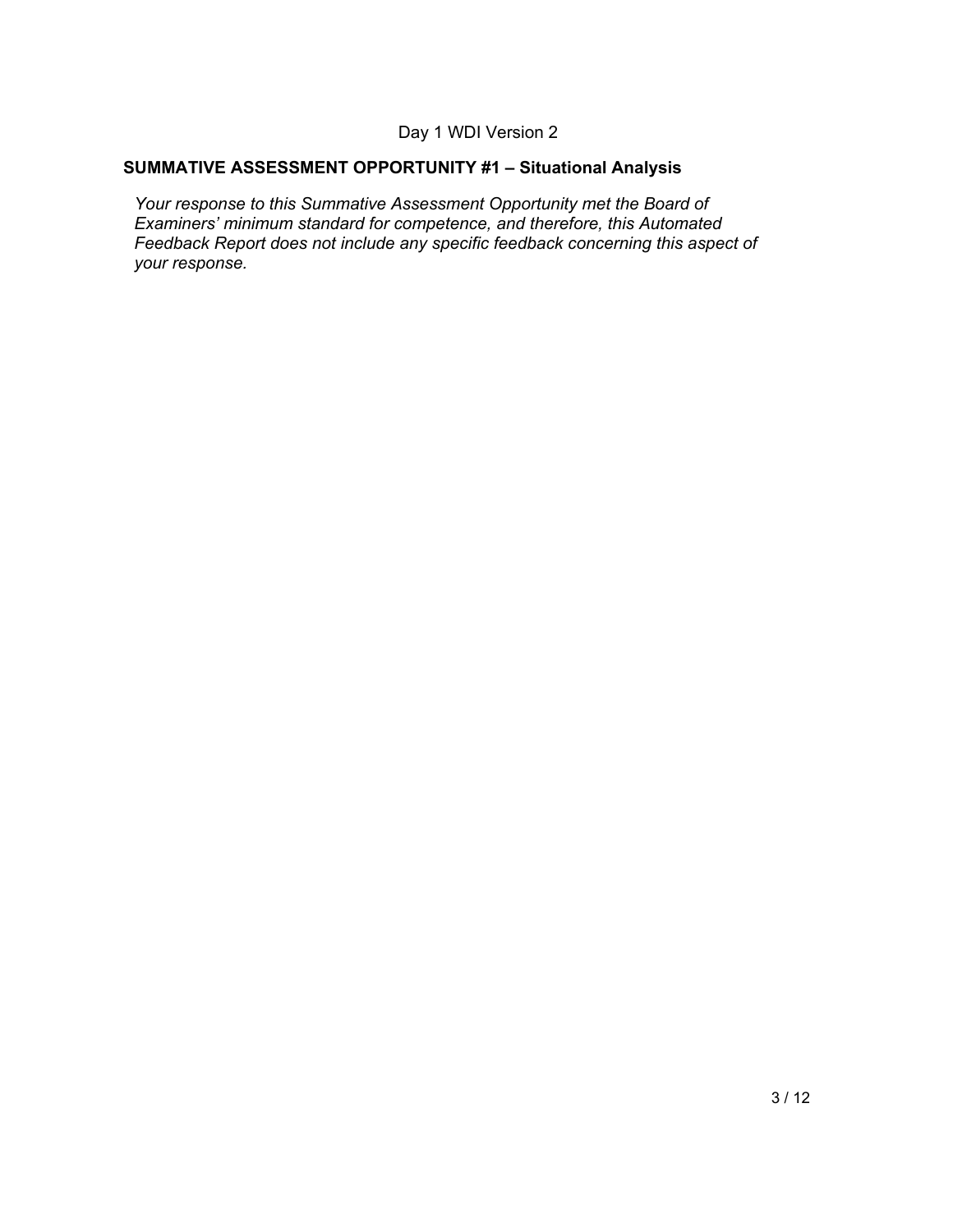#### **SUMMATIVE ASSESSMENT OPPORTUNITY #2 – Analysis of Major Issues**

#### **AO#2 Qualitative Section**

#### **Response to the Landfill Sale or Biogas Upgrade AO lacked sufficient qualitative breadth**

*You did not identify and discuss a sufficient number of the case facts that were provided in the simulation. For example, you were provided with the following case facts that were relevant to this investment alternative and that could have been included in your response:* 

- *USWM has offered to purchase both of WDI's landfill sites in Nova Scotia. If WDI •agrees to sell these landfills, WDI must still fulfill its existing waste management contracts. This loss of vertical integration could result in increased costs and upset customers.*
- *The risk of leachate contamination is increasing because the landfills are aging. In •addition, government regulations are increasing. Therefore, owning these landfills has never been riskier for WDI. If WDI sells the landfills to USWM, the company will avoid these increased risks.*
- *The biogas upgrade will help to reduce costs and help to restore WDI's reputation •within the community. This aligns with the company's mission and vision of using sustainable methods that respect the environment.*

*It is important to read the case carefully to identify the case facts that are relevant to the decision that you are required to analyze. Relevant case facts include both the macro-level considerations that are a part of the entity's overall situation (SO#1) as well as the case facts that are specific to the alternatives that you are required to assess. It is important to include and discuss both types of case facts within your analysis of the major issues.* 

**AO#3 Qualitative Section**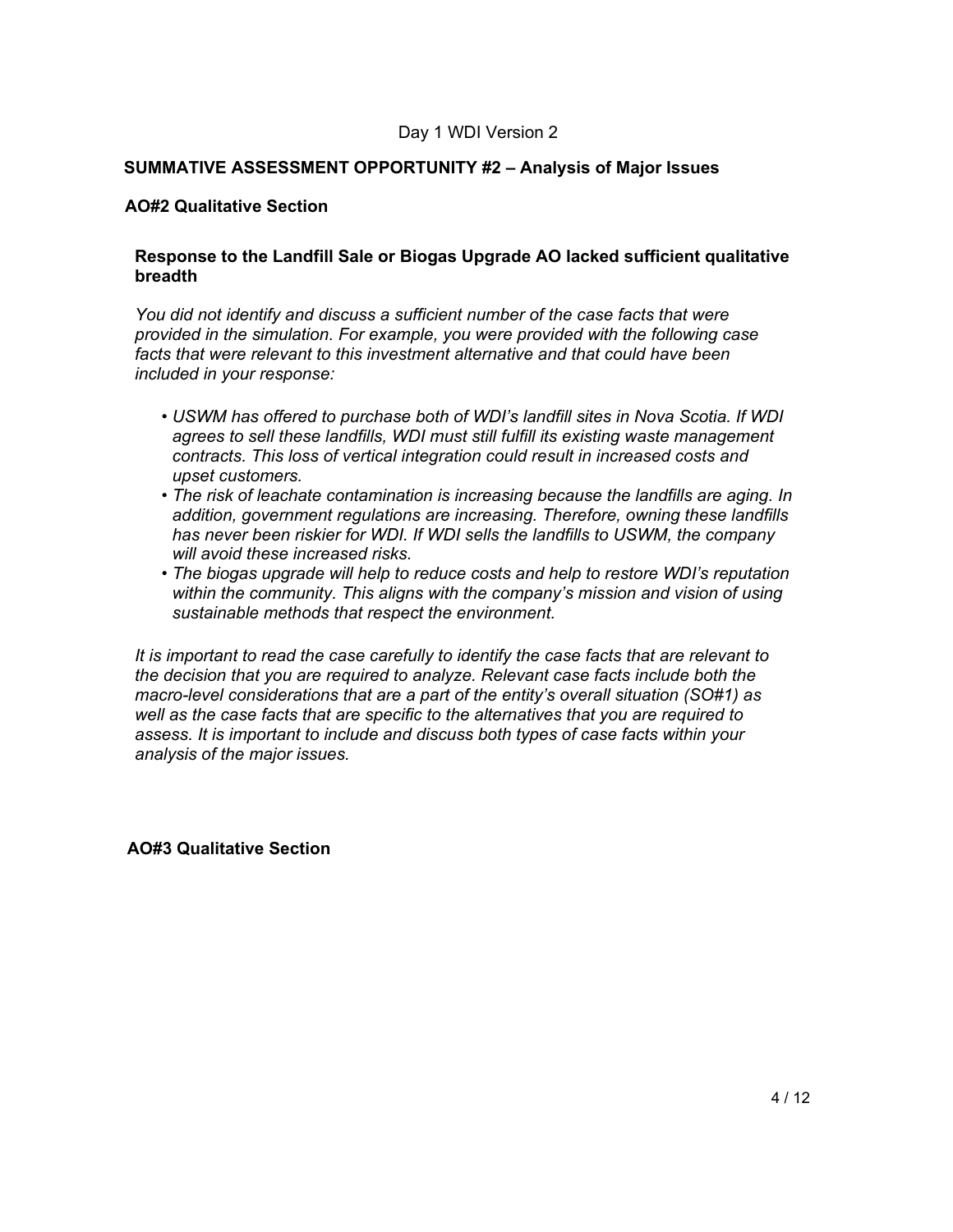# **Response to the NSU Research Proposal AO lacked sufficient qualitative breadth**

*You did not identify and discuss a sufficient number of the case facts that were provided in the simulation. For example, you were provided with the following case facts that were relevant to this investment alternative and that could have been included in your response:* 

- *The collaboration with NSU is the quickest way for WDI to enter this niche market •that is expected to grow quickly – this will help to ensure that WDI's investment in this area proves to be profitable given that the company will not be required to create its own team of researchers to develop a new type of material.*
- *Once WDI has access to the intellectual property produced through the •partnership, the company can become experts at recycling it – this would provide WDI with an additional source of revenue and an expansion of the company's services that utilize environmentally responsible and sustainable methods.*
- *The proposed arrangement with NSU, as well as the potential revenue stream •that would result from the collaboration, are both quite different from WDI's current offerings. Since WDI is relatively unfamiliar with this type of project, it may increase the investment's risk as well as the time required to effectively begin the operation.*

*It is important to read the case carefully to identify the case facts that are relevant to the decision that you are required to analyze. Relevant case facts include both the macro-level considerations that are a part of the entity's overall situation (SO#1) as well as the case facts that are specific to the alternatives that you are required to assess. It is important to include and discuss both types of case facts within your analysis of the major issues.*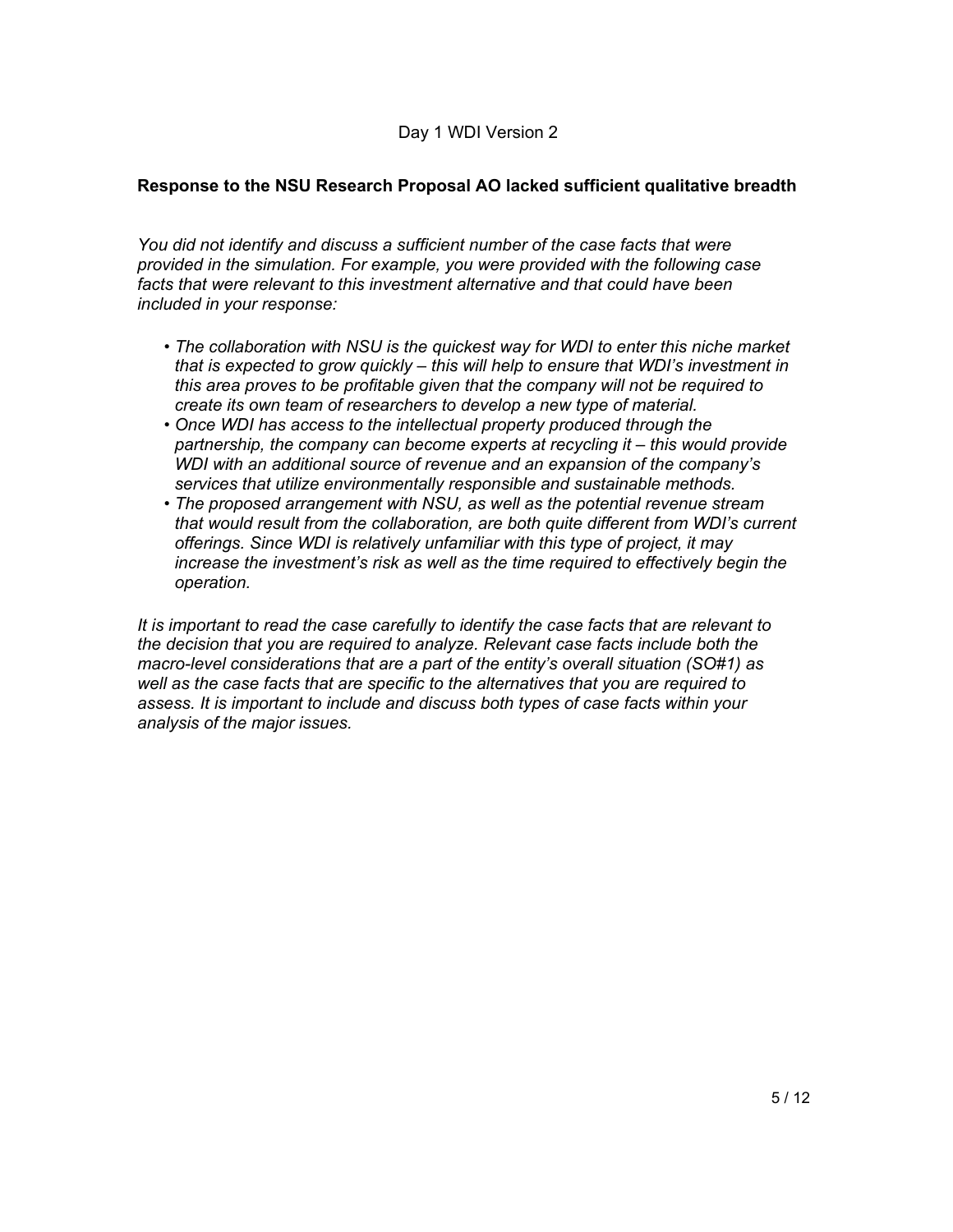#### **Response to the NSU Research Proposal AO lacked a sufficient discussion of a crucial decision factor**

*You did not discuss a crucial aspect of this strategic investment decision to the level of depth required. Given the large impact that they may have on the outcome of an investment decision, certain case facts are more important than others and should be discussed in depth.* 

*For this AO, an adequate response required that the following important decision factor be identified and discussed in depth:*

*From both a qualitative and quantitative perspective, WDI needs to obtain more information about the potential collaboration with NSU before an adequate analysis and recommendation can be made. Qualitatively, WDI should clarify its role and expected responsibilities that are part of the proposed collaboration. Quantitatively, WDI should clarify how and when the company would earn a return from the collaboration.*

**AO#4 Qualitative Section**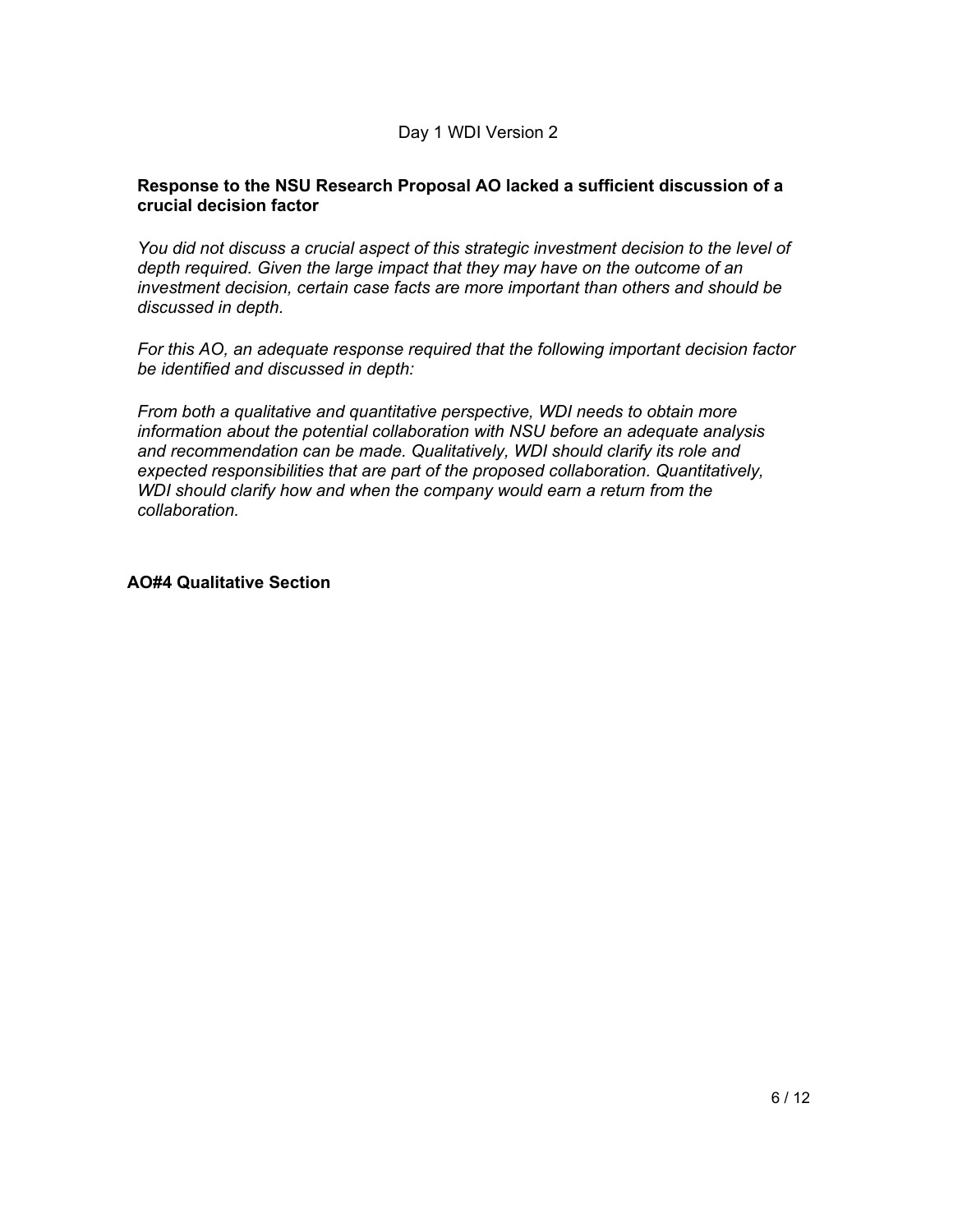#### **Response to the Acquisition of Pendleson Incorporated AO lacked sufficient qualitative breadth**

*You did not identify and discuss a sufficient number of the case facts that were provided in the simulation. For example, you were provided with the following case facts that were relevant to this investment alternative and that could have been included in your response:* 

- *Jim has been in business for a long time and has expertise that could help WDI •improve its operations. Jim's expertise may provide WDI with the additional benefit of more effective operations within WDI's existing services.*
- *A current trend within the industry is for larger companies to acquire smaller, •locally-owned waste management companies in order to gain efficiencies. The acquisition of PI will nearly double the size of WDI. This horizontal expansion within the industry may help WDI remain competitive.*
- *PI's landfills are nearing capacity. Given the reduced capacity limits that have •forced many local landfills to close earlier than expected, WDI should assess how the acquisition of PI will affect WDI's current landfill operations/capacity.*

*It is important to read the case carefully to identify the case facts that are relevant to the decision that you are required to analyze. Relevant case facts include both the macro-level considerations that are a part of the entity's overall situation (SO#1) as well as the case facts that are specific to the alternatives that you are required to assess. It is important to include and discuss both types of case facts within your analysis of the major issues.* 

#### **Response to the Acquisition of Pendleson Incorporated AO lacked a sufficient discussion of a crucial decision factor**

*You did not discuss a crucial aspect of this strategic investment decision to the level of depth required. Given the large impact that they may have on the outcome of an investment decision, certain case facts are more important than others and should be discussed in depth.* 

*For this AO, an adequate response required that the following important decision factor be identified and discussed in depth:*

*The acquisition of PI would allow WDI to take advantage of synergies that appear to exist between the two company's operations. Given that PI's recycling plants have been upgraded, if WDI acquires PI, WDI would likely be able to offer recycling services again. Moreover, WDI may be able to expand its existing consulting services by providing those services to PI's current customers.*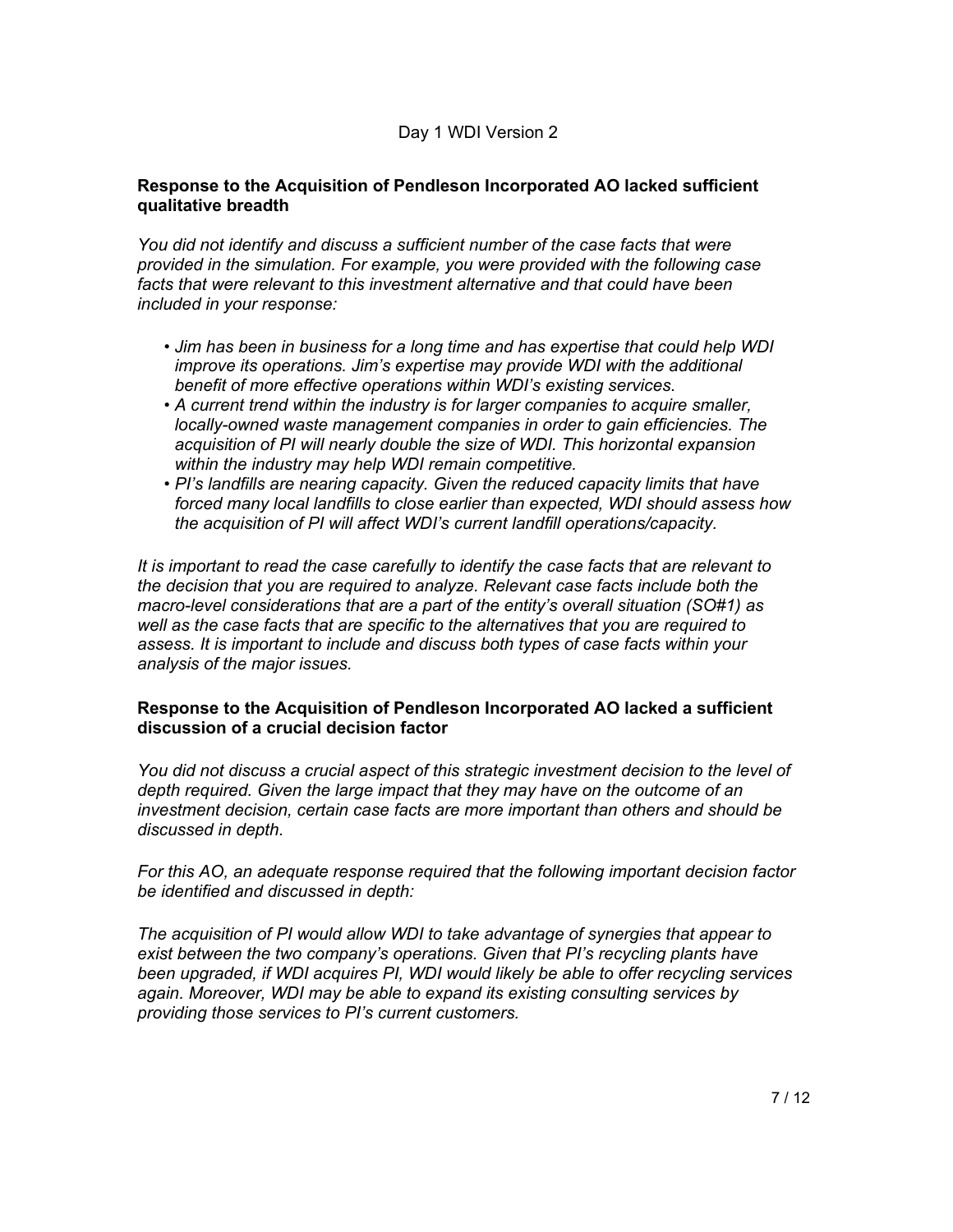# **AO#5 Quantitative Section**

#### **Response to the Electronic Waste Facility AO did not challenge or question the quantitative data that was provided within the simulation**

You did not challenge or question the Town's estimated net income projection to the level of depth required. Given that the financial projection was provided by the Town, the information contained could be biased, and the expenses associated with the project may be incomplete. An adequate response would have questioned the validity and accuracy of The Town's projection. For example, the projection did not include fixed costs. These costs may have been erroneously left out. Also, in the simulation, it was mentioned that WDI would incur increased compliance and certification costs associated with the project, however, these costs appear to be absent from the projection.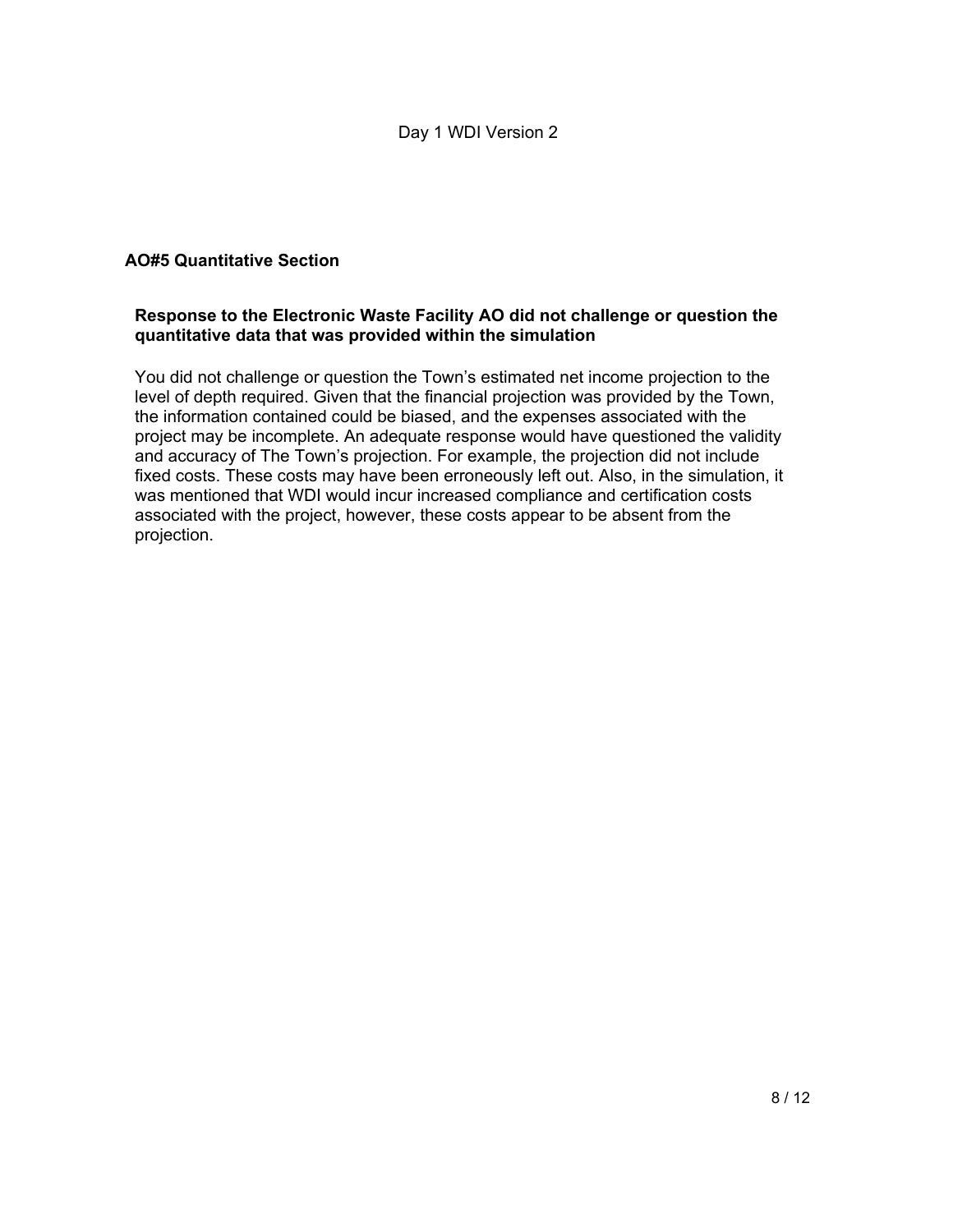# **AO#6 Qualitative Section**

#### **Response lacked an adequate discussion of Peter's actions relative to the leachate spill that was discovered at one of WDI's Nova Scotia landfills**

*Although you identified and discussed the leachate contamination issue within your response, you did not provide an adequate depth of discussion or recommend a course of action for WDI to take with respect to the breach of protocol associated with Peter's inaction. As a senior employee and board member of WDI, Peter should have followed the established protocol for responding to the discovery of a leachate contamination. An adequate response would have identified and discussed the inaction of Peter and how WDI should address the implications of a senior employee not following the company's established protocols. You did not discuss this issue to the level of depth required and therefore, your response lacked value.*

#### **S2 Cash Constraint Discussion Section**

# **Response within S2 (Analysis of the Major Issues) did not address WDI's cash position to the level of depth required**

*Within the simulation, it was made clear that WDI was in a cash constrained position. Given the significant impact that this would have on the company's ability to make strategic decisions, this case fact should have been incorporated into your discussion of each strategic alternative that was available to the company. Within your analysis, you did not discuss this issue to the level of depth required and therefore, your response lacked value.*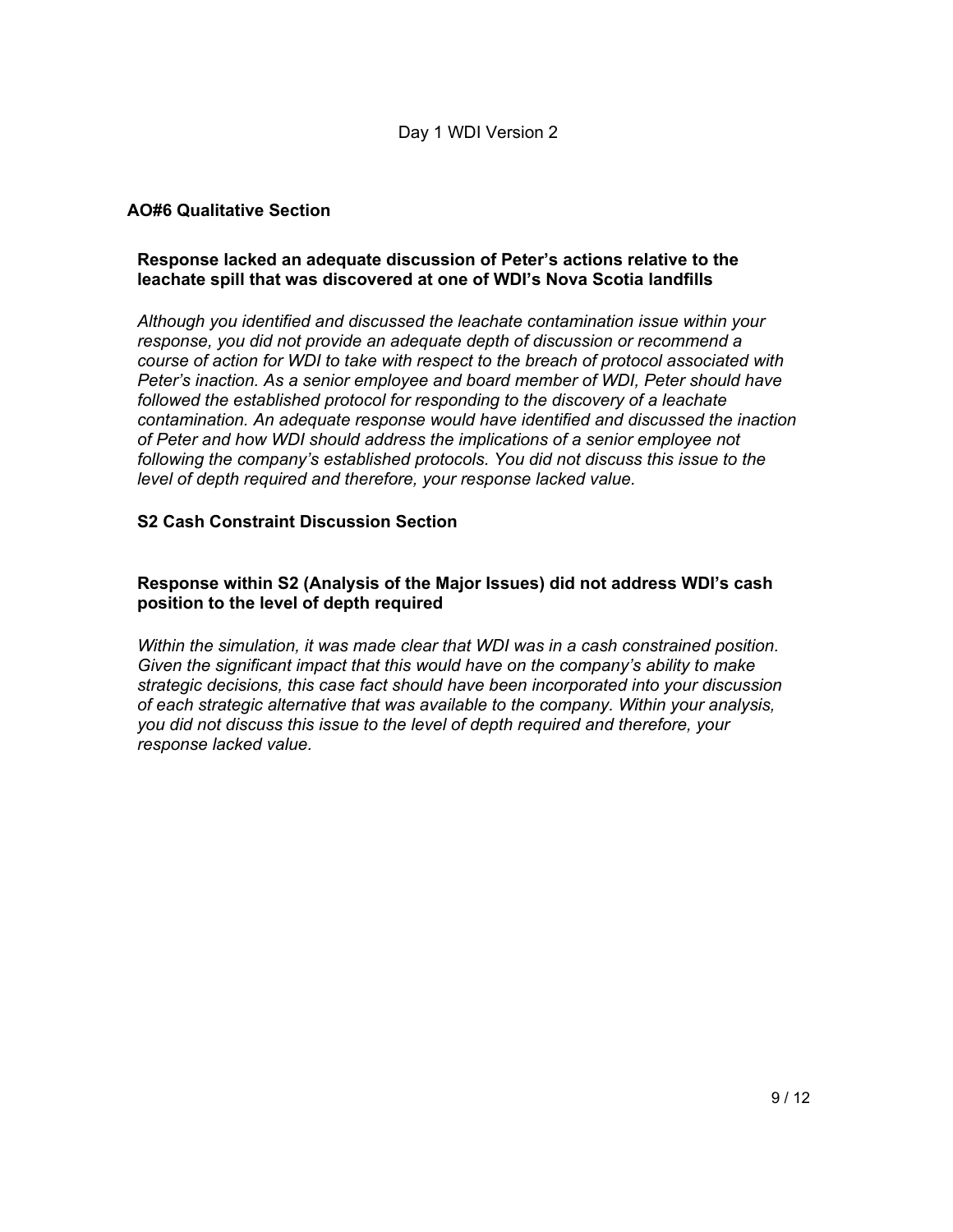#### **SUMMATIVE ASSESSMENT OPPORTUNITY #3 – Conclusions and Recommendations**

#### **The conclusions and recommendations provided violated the cash resources available to WDI**

*Within the simulation, it was made clear that WDI had limited cash resources/financing available to make strategic investments. The recommendations that you provided did not consider this constraint as the investments you suggested required more cash than what was available and therefore, your response lacked value because you advised the company to take a course of action that was not possible.*

#### **Response did not discuss the company's overall strategic direction to the minimum standard required**

*In the case, you were asked to comment on WDI's overall strategic direction based on what you thought would secure WDI's long-term success. Your response did not adequately discuss this component of the simulation, and therefore, your response lacked value.* 

*One example of an overall strategic discussion that would have been applicable to WDI was the split between the traditional services of the waste management industry and the new emerging opportunities that had developed. The larger industry competitors were more focused on getting bigger through horizontal integration whereas the smaller companies were able to remain competitive in niche areas such as hazardous waste disposal and consulting services. This aspect of the industry's macro-level environment could have been integrated within your response to satisfy the company's request for your comment on its overall strategic direction.*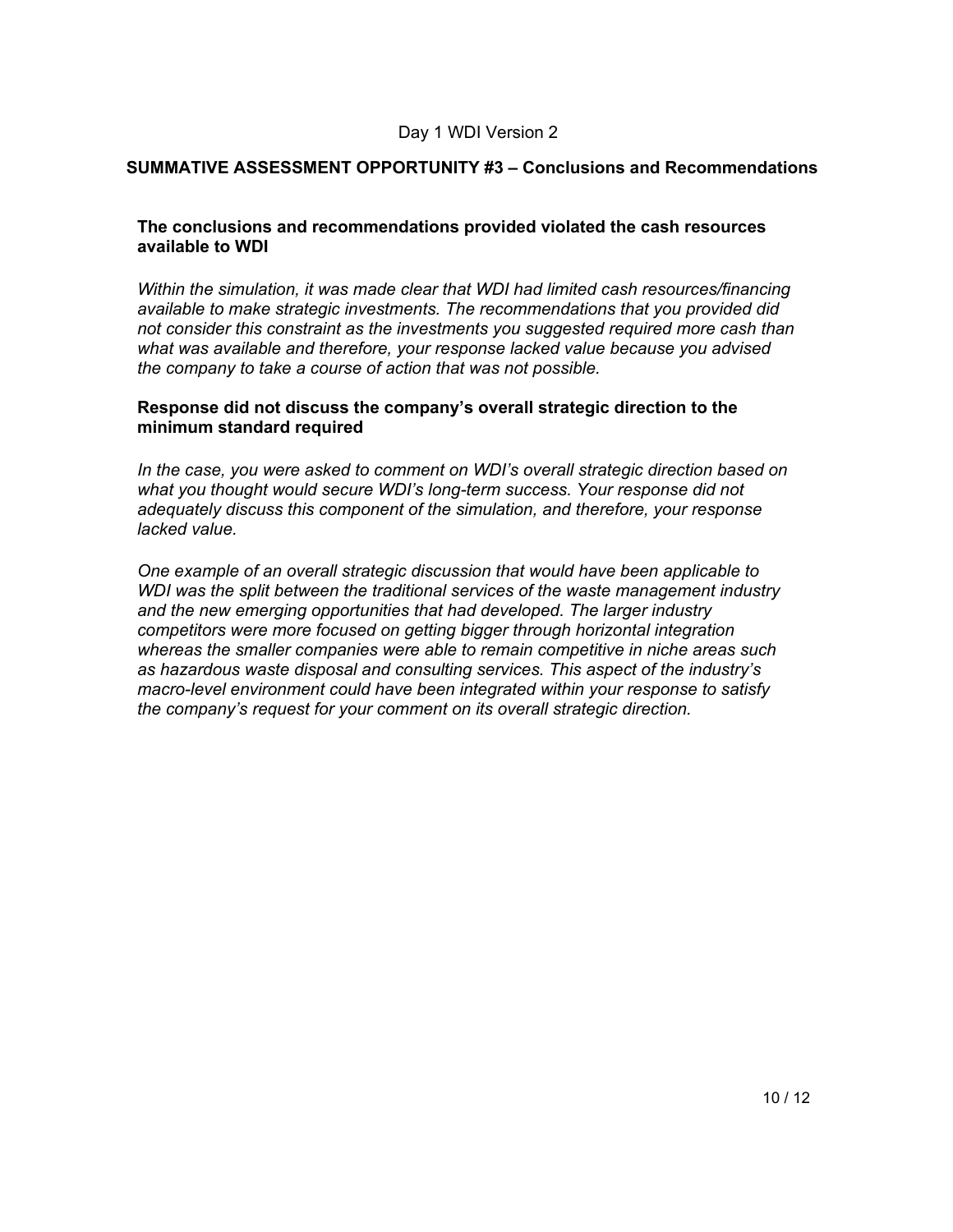#### **OVERALL PERFORMANCE SUMMARY OF MAJOR DEFICIENCES**

#### **The qualitative analysis component of the response did not meet the minimum standard**

*Overall, your qualitative analyses were not strong enough to meet the minimum standard.*

*In order to achieve an adequate qualitative analysis, it is important to identify and discuss a wide breadth of case facts that are relevant to the decisions that you are analyzing. In addition, you should focus on providing an adequate level of depth by detailing the implications of the case facts you choose to include in your analysis and by focusing on the issues that are the most influential and relevant to the decision at hand. It is important to read the case carefully in order to identify the most important issues as they relate to the decisions and recommendations that are required.*

#### **The response did not discuss the company's cash constraint/lack of available financing to minimum standard required**

*In order to provide an adequate response, it is important to acknowledge and discuss any significant constraints that the company is challenged with throughout your analysis and when you make recommendations. Your response did not meet this requirement. WDI's cash constrained position combined with the company's inability to access further debt financing should have played a significant role in your analysis of the major issues as well as within the recommendations that you made to WDI.*